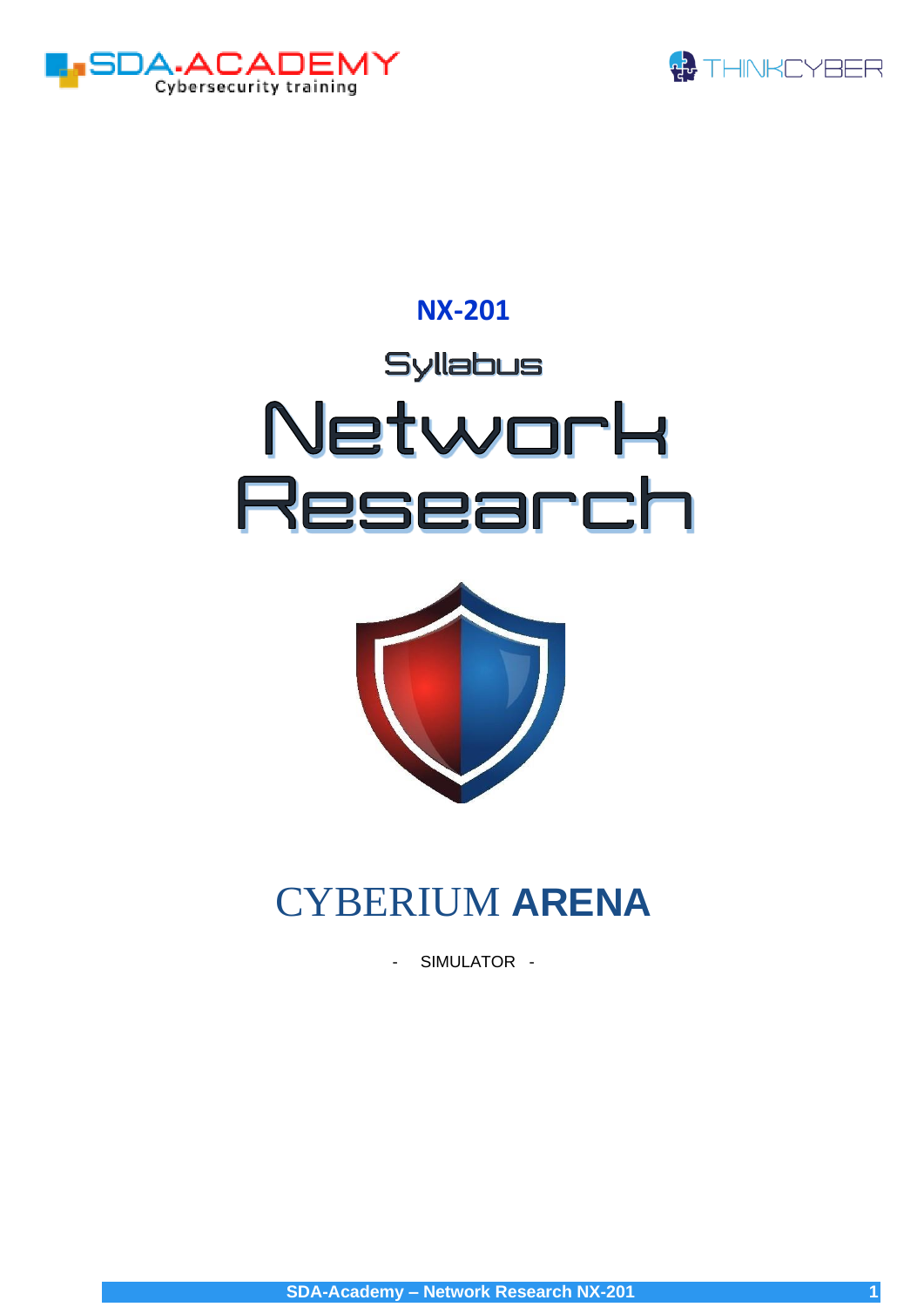



# **Description**

The Network Research program is aimed at the basic worlds of information security with the help of Linux and familiarity with various attacks in the worlds of security. The course sets the groundwork for later specialization in cyber forensics, advanced cyber defense, and penetration testing. The course sets the groundwork for later specialization in cyber forensics, advanced cyber defense, and penetration testing.

The course helps prepare for the certification exams Linux+ (CompTIA) and LPIC-2 (LPI).

#### Target Audience

The course targets participants with basic IT or networking knowledge who wish to understand corporate cybersecurity and cyber defense from a technical perspective.

**Objectives** 

- Becoming familiar with the cyber threat landscapes
- Acquiring the knowledge and tools to recognize threats in the network
- Understanding cyber-attacks
- Becoming familiar with a variety of available tools for performing security-related tasks

# **Module 1: Introduction to Linux**

Students will study the Linux OS fundamentals. This module uses Linux commands, manipulating text and command outputs, understanding terminal-emulators, permissions, and other security concepts.

#### **Virtualization**

Introduction to Virtualization About Linux Distro Installing Linux Working with VMWare Bridged vs. NAT

# **Working with Linux**

Linux Users' Packages File Manipulation Commands Text and File Manipulation Techniques Writing Linux Scripts

#### **Module 2: Networking**

During this module, participants will study network infrastructures, common network types, network Layers, communication between protocols, communication between network devices from different Layers, and network anonymity methods.

# **Protocols and Services**

TCP/IP and OSI Model Network Routing Basics DNS DHCP ARP Remote Connection Protocols

#### **Wireshark**

Diving into packets Non-Secure and Secure Packets Filtering and Parsing Extracting Objects